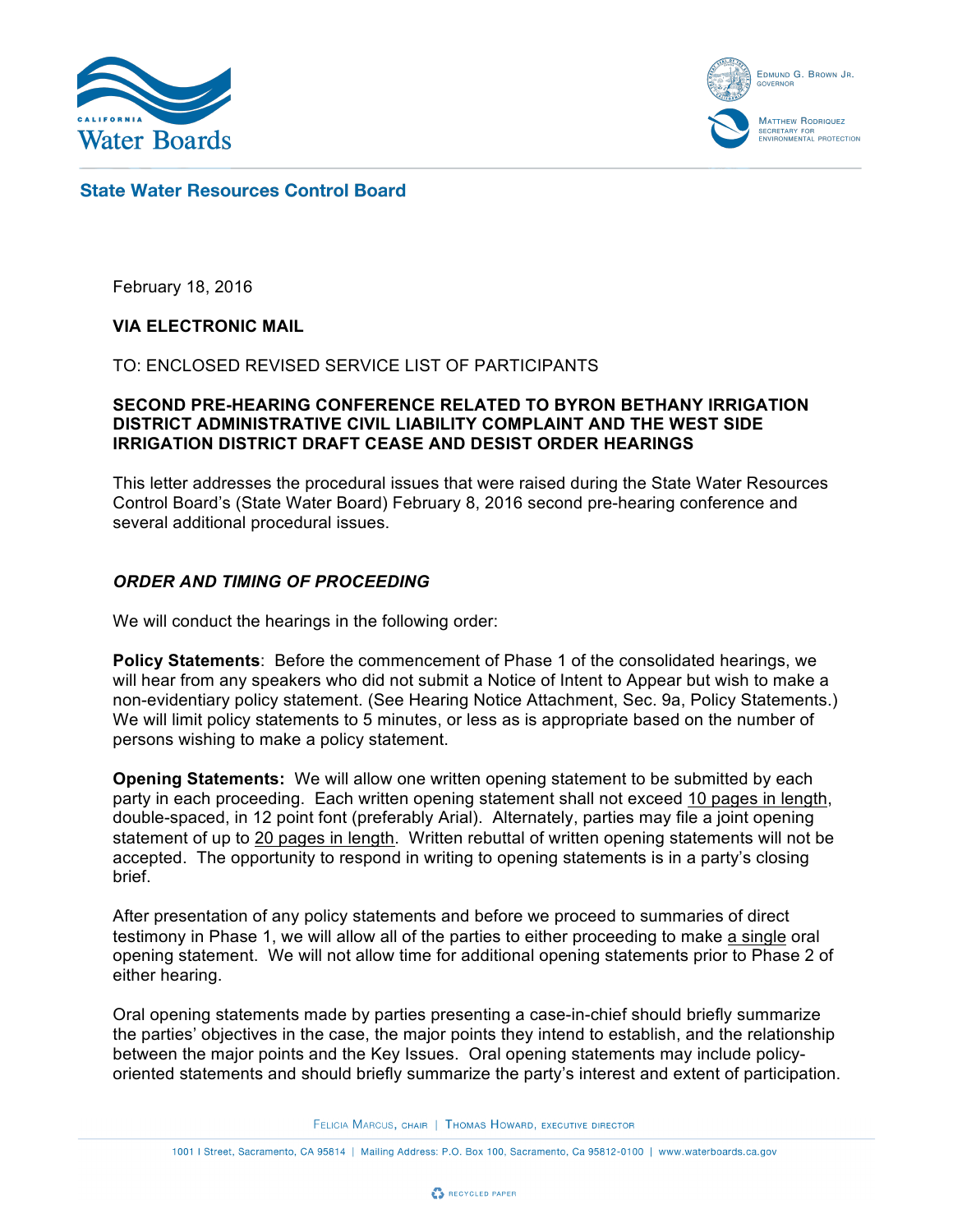We will hear oral opening statements in the following order according to the stated time limits. Parties may choose to combine their allowed time with that of other parties. However, parties will need to inform us of these changes, by **Noon, March 14, 2016**:

- 1. Division of Water Rights Prosecution Team (Prosecution Team) (20 minutes)
- 2. Byron Bethany Irrigation District (BBID) (20 minutes)
- 3. The West Side Irrigation District (WSID) (20 minutes)
- 4. Mr. Morat (5 minutes)
- 5. South Delta Water Agency (SDWA) (5 minutes)
- 6. Central Delta Water Agency (CDWA) (5 minutes)
- 7. City and County of San Francisco (CCSF) (5 minutes)
- 8. San Joaquin Tributaries Authority (SJTA) (5 minutes)
- 9. California Department of Water Resources (DWR) (5 minutes)
- 10. State Water Contractors (5 minutes)
- 11. Patterson Irrigation District (5 minutes)
- 12. Banta-Carbona Irrigation District (5 minutes)
- 13. Westlands Water District (5 minutes)

**Cases-in-Chief – Phase 1 (Water Availability):** We will allow the parties to present their oral summaries of direct testimony in the following order, according to the stated time limits. We may, upon an offer of proof as to the substance, purpose, and relevancy of the expected testimony, approve a party's request for additional time to present direct testimony during the party's case-in-chief:

Order of Presentation for Direct Testimony:

- 1. Prosecution Team (1.5 hours)
- 2. BBID (1.5 hours)
- 3. WSID (1.5 hours)
- 4. SDWA (30 minutes)

#### Order of Cross-Examination:

Cross-examination is not limited to the scope of direct testimony. Cross-examination must, however, be limited to the factual issues in dispute. The parties may choose to combine their allowed time for cross-examination with that of other parties. However, parties will need to inform us of these changes, by **Noon, March 14, 2016.**

In Phase 1, cross-examination will be conducted in the following order, according to the stated time limits per witness, or in the case of multiple witnesses, per panel of witnesses:

- 1. Prosecution Team (1 hour)
- 2. BBID (1 hour)
- 3. WSID (1 hour)
- 4. SDWA (10 minutes)
- 5. CDWA (10 minutes)
- 6. CCSF (10 minutes)
- 7. SJTA (10 minutes)
- 8. DWR (10 minutes)
- 9. State Water Contractors (10 minutes)
- 10. Patterson Irrigation District (10 minutes)
- 11. Banta-Carbona Irrigation District (10 minutes)
- 12. Westlands Water District (10 minutes)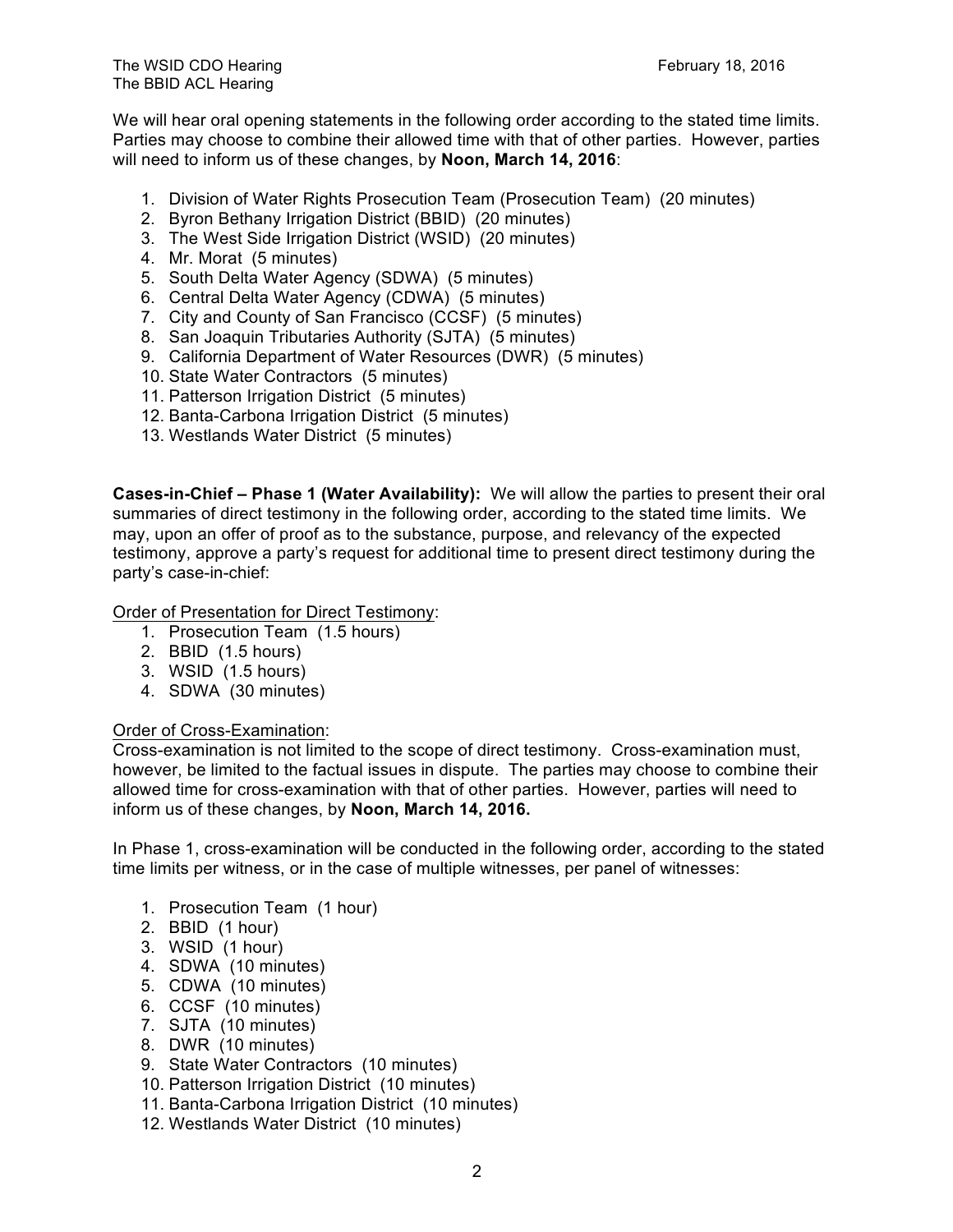During the second pre-hearing conference, some of the parties expressed concern that the time allowed for cross-examination is too limited, and that cross-examination of witnesses by panel will lead to confusion. At this time, we intend to proceed within the time limits provided here and allow cross-examination by panel of witnesses if a party has presented its direct testimony in that manner rather than by individual witness. However, the cross-examiners may direct their questions to particular witnesses on the panel.

We note that the parties have already had the opportunity to depose the Prosecution Team's witnesses, so cross-examination during the hearing will not be the parties' first and only opportunity to elicit testimony from these individuals. The parties also have the option of coordinating and combining their allotted time. We conclude that the time limits are appropriate to avoid repetitive testimony and promote efficiency of the hearing procedure. We will consider requests for additional time during the hearing, and will allow additional time if further crossexamination appears likely to produce relevant and material evidence.

Redirect Testimony and Recross-Examination: At our discretion during the hearing, we may allow redirect examination upon an offer of proof as to the substance, purpose, and relevancy of the expected testimony. Recross-examination, if any, shall be limited to the scope of the redirect testimony. We are likely to establish time limits for any redirect and recrossexamination.

If allowed, redirect testimony and recross-examination will be conducted in the same order established for direct testimony and cross-examination.

Exhibits offered into Evidence: After completion of direct testimony, cross-examination, and if allowed, redirect testimony and recross-examination, the party presenting its case-in-chief may offer its exhibits into evidence.

Presentation of Rebuttal: After completion of direct testimony and cross-examination, and any allowed redirect testimony and recross-examination, the parties may present rebuttal evidence.

Rebuttal evidence is limited to evidence that is responsive to evidence presented in connection with another party's case-in-chief, and does not include evidence that should have been presented during the case-in-chief of the party submitting rebuttal evidence. Rebuttal evidence may not be repetitive of evidence already submitted. Cross-examination of rebuttal evidence shall be limited to the scope of the rebuttal evidence.

We will allow parties to present a summary of submitted written rebuttal testimony. Parties may also offer rebuttal testimony that is in response to new evidence and could not have been previously submitted in writing. The parties may choose to combine their allowed time for rebuttal with that of other parties. However, parties will need to inform us of these changes, by **Noon, March 14, 2016.**

Rebuttal testimony will be presented in the following order, according to the stated time limits. The Prosecution Team, BBID, and WSID will each be allowed 30 minutes. All other parties will be limited to 10 minutes per party for rebuttal.

- 1. Prosecution Team (30 minutes)
- 2. BBID (30 minutes)
- 3. WSID (30 minutes)
- 4. SDWA (10 minutes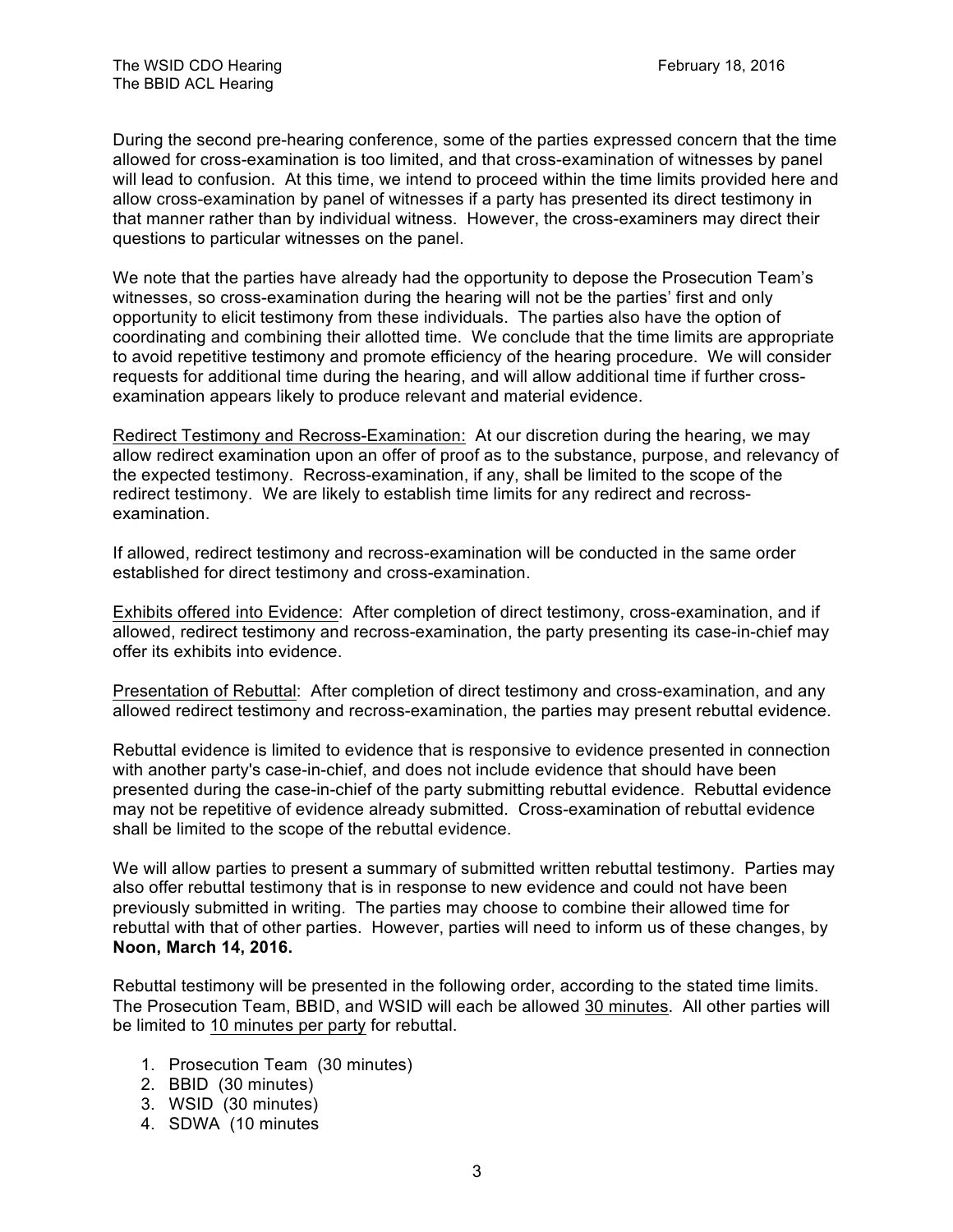- 5. CDWA (10 minutes)
- 6. CCSF (10 minutes)
- 7. SJTA (10 minutes)
- 8. DWR (10 minutes)
- 9. State Water Contractors (10 minutes)
- 10. Patterson Irrigation District (10 minutes)
- 11. Banta-Carbona Irrigation District (10 minutes)
- 12. Westlands Water District (10 minutes)

We may allow additional time for rebuttal upon an offer of proof as to the substance, purpose, and relevancy of the expected testimony.

Cross-examination of rebuttal evidence will follow the same order as presentation of rebuttal, and will be limited to the scope of the rebuttal evidence. Time limits for cross-examination of rebuttal testimony will be specified at a later time.

After completion of presentation of rebuttal evidence and rebuttal cross-examination by all the parties, each party may offer any rebuttal exhibits into evidence.

#### **Cases-in-Chief – Phase 2 (BBID ACL Complaint):**

We will allow the parties to present their cases-in-chief and conduct cross-examination in the following order, according to the stated time limits. We may, upon an offer of proof as to the substance, purpose, and relevancy of the expected testimony, approve a party's request for additional time to present direct testimony during the party's case-in-chief:

#### Order of Presentation for Direct Testimony:

- 1. Prosecution Team (1 hour)
- 2. BBID (1 hour)
- 3. SDWA (20 minutes)
- 4. Richard Morat (10 minutes)

Order of Cross-Examination:

- 1. Prosecution Team (1 hour)
- 2. BBID (1 hour)
- 3. WSID (10 minutes)
- 4. SDWA (10 minutes)
- 5. CDWA (10 minutes)
- 6. CCSF (10 minutes)
- 7. SJTA (10 minutes)
- 8. DWR (10 minutes)
- 9. State Water Contractors (10 minutes)
- 10. Patterson Irrigation District (10 minutes)
- 11. Banta-Carbona Irrigation District (10 minutes)

The parties may choose to combine their allowed time for cross-examination with that of other parties. However, parties will need to inform us of these changes, by **Noon, March 14, 2016.** 

We may allow additional time for cross-examination, if we determine that the examination is likely to produce relevant and material testimony.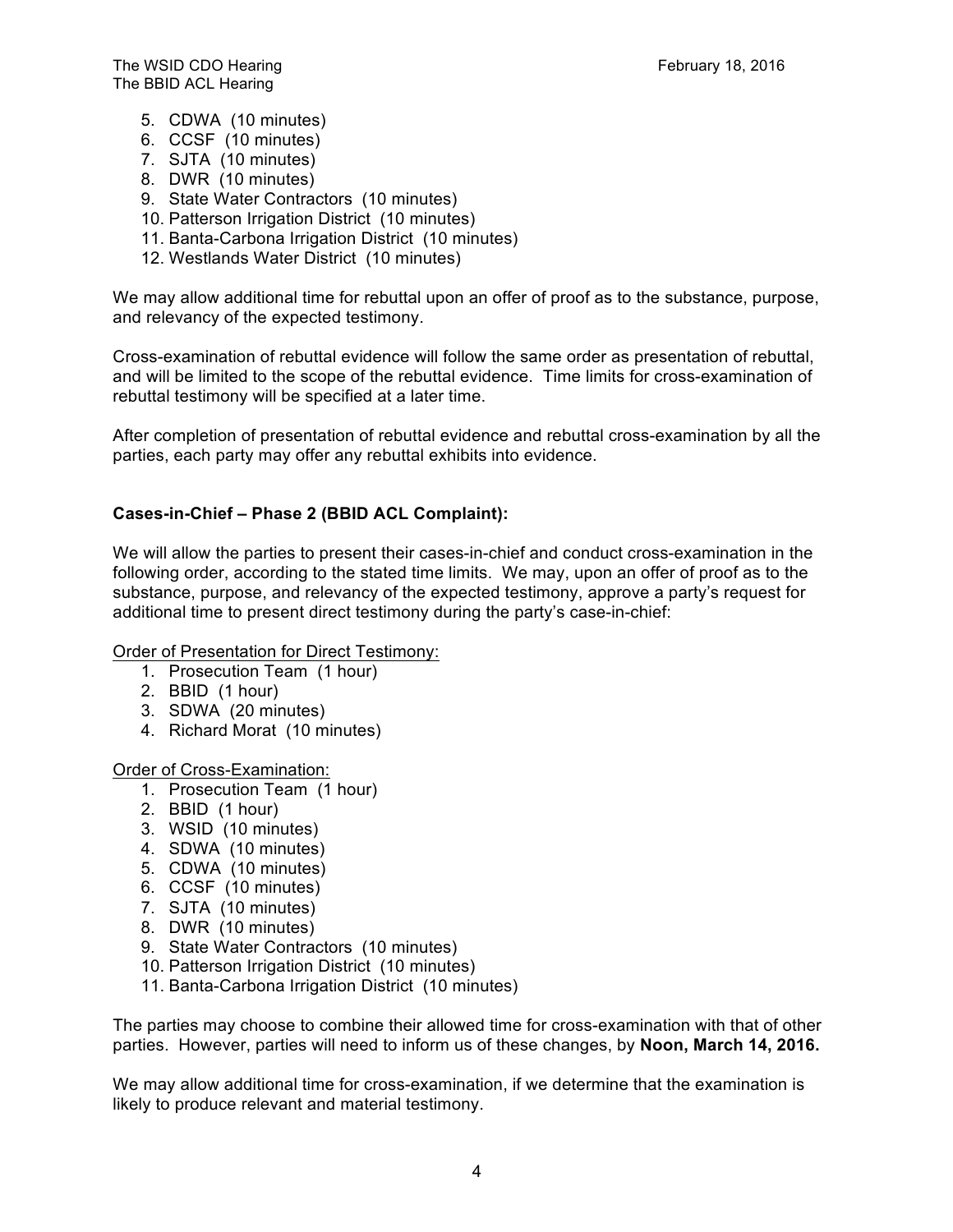Redirect Testimony and Recross-Examination: At our discretion during the hearing, we may allow redirect examination upon an offer of proof as to the substance, purpose, and relevancy of the expected testimony. Recross-examination, if any, shall be limited to the scope of the redirect testimony. We are likely to establish time limits for any redirect and recrossexamination.

If allowed, redirect testimony and recross-examination will be conducted in the same order established for direct testimony and cross-examination.

Exhibits offered into Evidence: After completion of direct testimony, cross-examination, and if allowed, redirect testimony and recross-examination, the party presenting its case-in-chief may offer its exhibits into evidence.

Presentation of Rebuttal: After completion of direct testimony and cross-examination, and any allowed redirect testimony and recross-examination, the parties may present rebuttal evidence.

Rebuttal evidence is limited to evidence that is responsive to evidence presented in connection with another party's case-in-chief, and does not include evidence that should have been presented during the case-in-chief of the party submitting rebuttal evidence. Rebuttal evidence may not be repetitive of evidence already submitted. Cross-examination of rebuttal evidence shall be limited to the scope of the rebuttal evidence.

We will allow parties to present a summary of submitted written rebuttal testimony. Parties may also offer rebuttal testimony that is in response to new evidence and could not have been previously submitted in writing. The parties may choose to combine their allowed time for rebuttal with that of other parties. However, parties will need to inform us of these changes, by **Noon, March 14, 2016.**

The order of presentation of rebuttal evidence will be the same as the order for crossexamination. The Prosecution Team and BBID will each be allowed 30 minutes. All other parties will be limited to 10 minutes per party for rebuttal.

We may allow additional time for rebuttal upon an offer of proof as to the substance, purpose, and relevancy of the expected testimony.

Cross-examination of rebuttal evidence will follow the same order as presentation of rebuttal, and will be limited to the scope of the rebuttal evidence. Time limits for cross-examination of rebuttal testimony will be specified at a later time.

After completion of presentation of rebuttal evidence and rebuttal cross-examination by all the parties, each party may offer any rebuttal exhibits into evidence.

## **Cases-in-Chief – Phase 2 (WSID Draft CDO):**

We will allow the parties to present their cases-in-chief and conduct cross-examination in the following order, according to the stated time limits. We may, upon an offer of proof as to the substance, purpose, and relevancy of the expected testimony, approve a party's request for additional time to present direct testimony during the party's case-in-chief: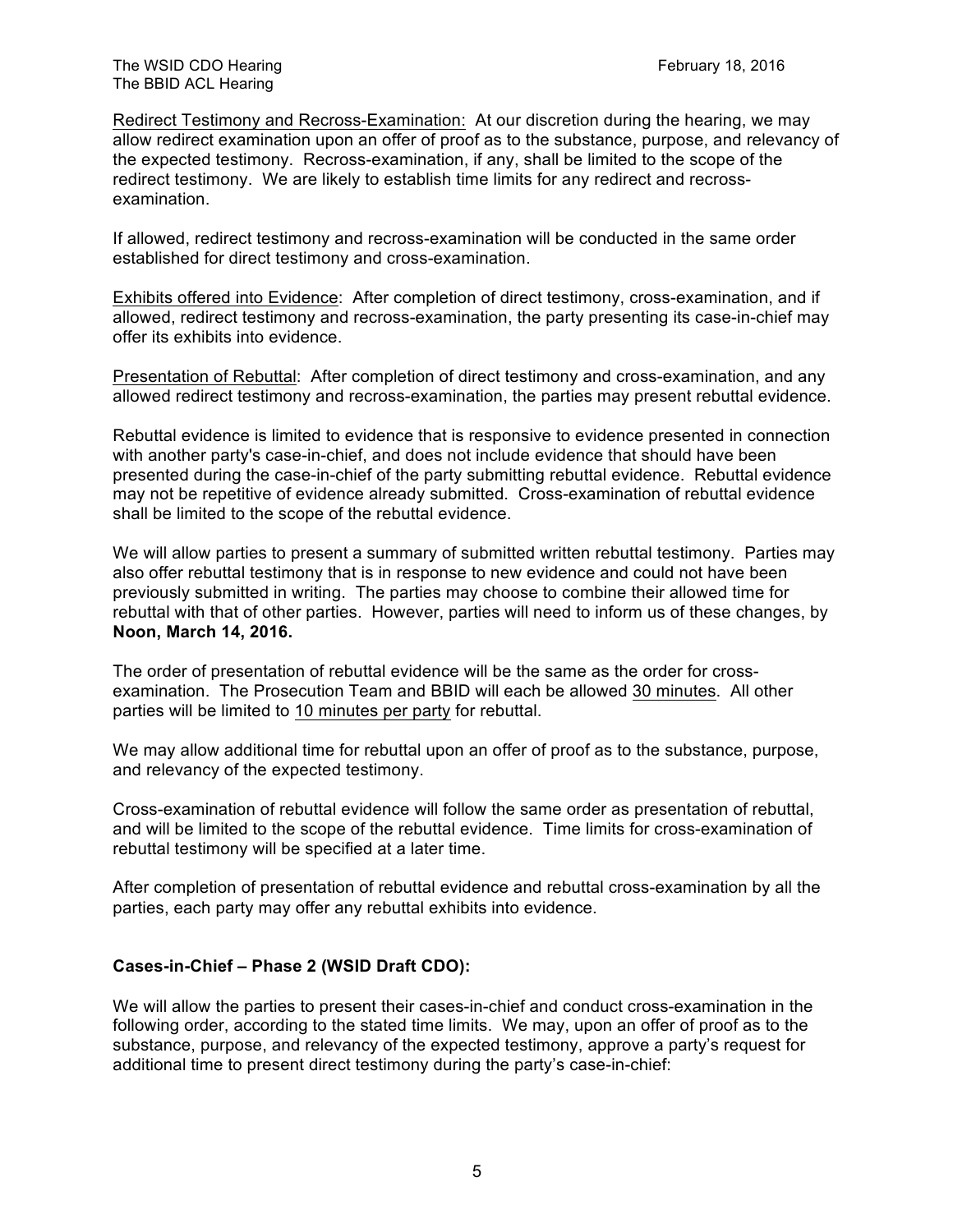## Order of Presentation for Direct Testimony:

- 1. Prosecution Team (1 hour)
- 2. WSID (1 hour)
- 3. SDWA (20 minutes)

## Order of Cross-Examination:

- 1. Prosecution Team (1 hour)
- 2. WSID (1 hour)
- 3. BBID (10 minutes)
- 4. SDWA (10 minutes)
- 5. CDWA (10 minutes)
- 6. CCSF (10 minutes)
- 7. SJTA (10 minutes)
- 8. DWR (10 minutes)
- 9. State Water Contractors (10 minutes)
- 10. Westlands Water District (10 minutes)

The parties may choose to combine their allowed time for cross-examination with that of other parties. However, parties will need to inform us of these changes, by **Noon, March 14, 2016.**

We may allow additional time for cross-examination if we determine that the examination is likely to produce relevant and material testimony.

Redirect Testimony and Recross-Examination: At our discretion during the hearing, we may allow redirect examination upon an offer of proof as to the substance, purpose, and relevancy of the expected testimony. Recross-examination, if any, shall be limited to the scope of the redirect testimony. We are likely to establish time limits for any redirect and recrossexamination.

If allowed, redirect testimony and recross-examination will be conducted in the same order established for direct testimony and cross-examination.

Exhibits offered into Evidence: After completion of direct testimony, cross-examination, and if allowed, redirect testimony and recross-examination, the party presenting its case-in-chief may offer its exhibits into evidence.

Presentation of Rebuttal: After completion of direct testimony and cross-examination, and any allowed redirect testimony and recross-examination, the parties may present rebuttal evidence.

Rebuttal evidence is limited to evidence that is responsive to evidence presented in connection with another party's case-in-chief, and does not include evidence that should have been presented during the case-in-chief of the party submitting rebuttal evidence. Rebuttal evidence may not be repetitive of evidence already submitted. Cross-examination of rebuttal evidence shall be limited to the scope of the rebuttal evidence.

We will allow parties to present a summary of submitted written rebuttal testimony. Parties may also offer rebuttal testimony that is in response to new evidence and could not have been previously submitted in writing. The parties may choose to combine their allowed time for rebuttal with that of other parties. However, parties will need to inform us of these changes, by **Noon, March 14, 2016.**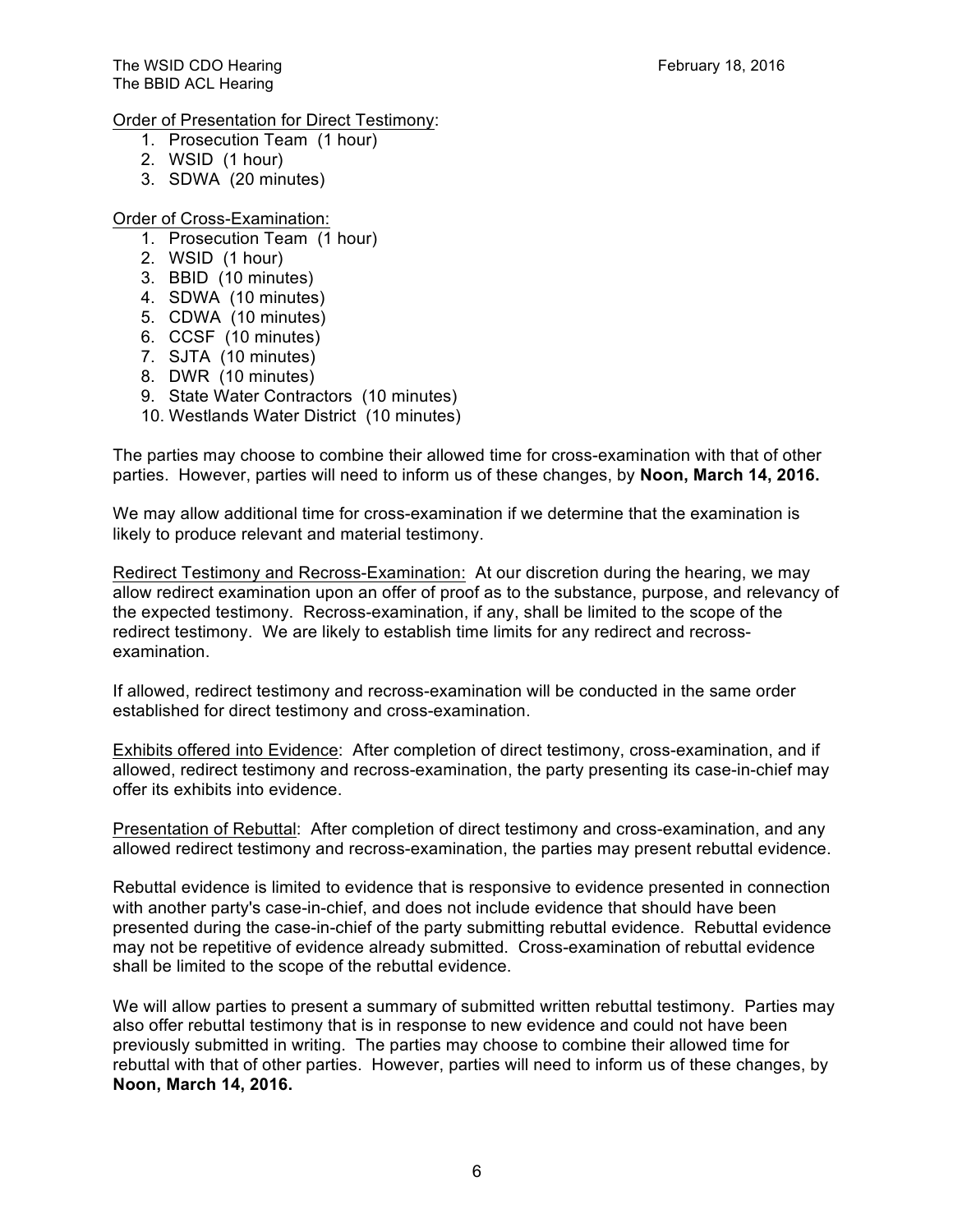The order of presentation of rebuttal evidence will be the same as the order for crossexamination. The Prosecution Team and WSID will each be allowed 30 minutes. All other parties will be limited to 10 minutes per party for rebuttal.

Cross-examination of rebuttal evidence will follow the same order as presentation of rebuttal, and will be limited to the scope of the rebuttal evidence. Time limits for cross-examination of rebuttal testimony will be specified at a later time.

After completion of presentation of rebuttal evidence and rebuttal cross-examination by all the parties, each party may offer any rebuttal exhibits into evidence.

## *CLOSING BRIEF*

Oral closing arguments will not be permitted. We will allow the parties to submit one closing brief in each proceeding, after completion of both phases of the hearings.

Additional procedural details about the closing briefs, including page limits and deadlines for submittal, will be determined at a later time during the proceedings. Closing briefs should only address those facts and legal arguments previously raised. At this time, we will not allow responses to closing briefs.

# *OTHER PROCEDURAL MATTERS:*

Briefs in response to the motions submitted by BBID and WSID on January 25, 2016, and as revised and resubmitted on February 3, 2016, are due on February 22, 2016. The Prosecution Team may submit one brief in each proceeding in response to the respective motions, each up to 20 pages in length. The remaining parties may submit one responsive brief in each proceeding in support or in opposition to the motion(s). Each of these responsive briefs may not exceed 10 pages in length. Alternately, parties may file a joint brief of up to 20 pages in length.

During the pre-hearing conference, some parties expressed concern that the ten-page limit on responsive briefs in support or opposition is insufficient to address the legal arguments that have been raised. We conclude that the page limits are sufficient in light of the similar limits imposed on the moving parties, and because parties may file a joint brief up to 20 pages in length.

We are considering the parties' request that the hearing officers respond to any motions in limine at least one week in advance of the hearing, and allow for oral argument if appropriate. Although we are unlikely to hold an additional pre-hearing conference, we appreciate that rulings on these motions in advance of the hearing will assist the parties in planning their presentation of evidence. The parties should, however, be prepared to present their evidence even if we do not have the opportunity to address all of those motions in advance of the hearing.

We will not allow the parties to submit a motion for judgment as a matter of law during the hearing. Any such motion may be made in writing either in the party's written opening statement or after the close of the hearing in the party's closing brief.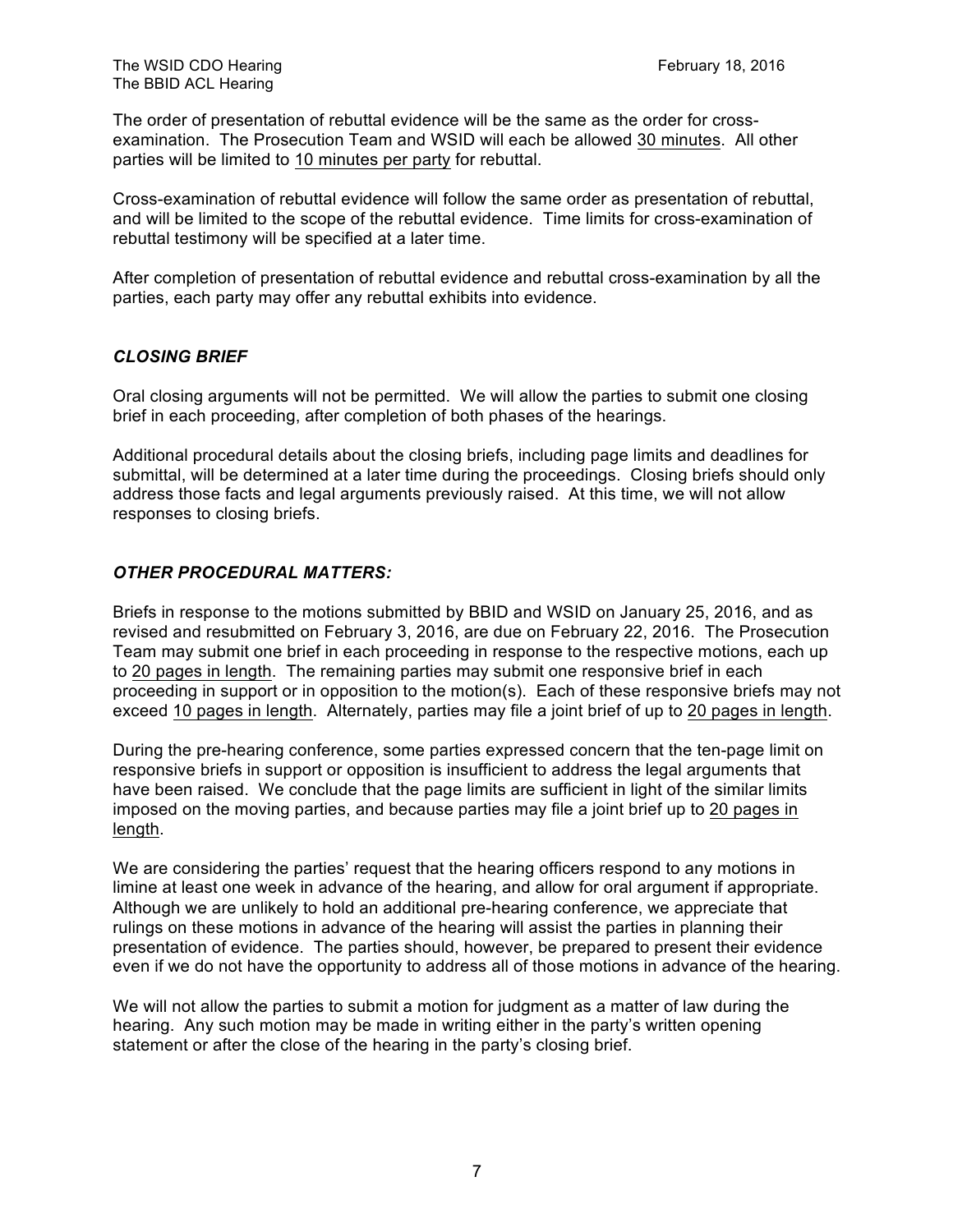## *WSID Revised Notice of Intent to Appear*

On January 19, 2016, WSID submitted an amended Notice of Intent to Appear that added Ms. Karna Harrigfeld and Mr. Greg Young as witnesses. The Prosecution Team objected to these revisions to WSID's witness list. In our ruling of February 1, 2016, we allowed the revision to include Mr. Young, who had previously been identified by BBID as a witness in the BBID ACL Complaint hearing. We sustained the Prosecution Team's objection with respect to Ms. Harrigfeld, and excluded her testimony from the record.

On February 3, 2016, WSID again revised their witness list to include Mr. Jack Alvarez. We find that the same reasoning applicable to our exclusion of the testimony of Ms. Harrigfeld is applicable to Mr. Alvarez. In our prior ruling, we permitted WSID to submit the testimony of an alternate witness solely for the purpose of authenticating the referenced exhibits. Because the Prosecution Team is willing to stipulate to exhibits WSID 0001 through 0026, and absent the objection of any other party, testimony for this purpose is now unnecessary. Therefore, we will not include any of Mr. Alvarez's testimony in the record at this time.

#### *Ex Parte Communications*

We would like to take this opportunity to remind the parties that ex parte communications concerning substantive or controversial procedural issues relevant to this hearing are prohibited. Please be sure to copy the service list on any correspondence to us, the other Board Members, or the hearing team.

Thank you for your continued cooperation. Questions regarding non-controversial procedural matters should be directed to Staff Counsel Nicole Kuenzi at (916) 322-4142 or by email to Nicole.Kuenzi@waterboards.ca.gov; or Ernie Mona at (916) 341-5359 or by email to Ernie.Mona@waterboards.ca.gov or to Jane Farwell-Jensen at (916) 341-5349 or by email to Jane.Farwell-Jensen@waterboards.ca.gov (Gov. Code, § 11430.20, subd. (b).)

Sincerely,

Frances Spiny Weber Can Me. Voduc

Frances Spivy-Weber, Vice-Chair Tam M. Doduc, Board Member WSID Hearing Officer **BBID Hearing Officer** BBID Hearing Officer

Enclosures: Revised Service Lists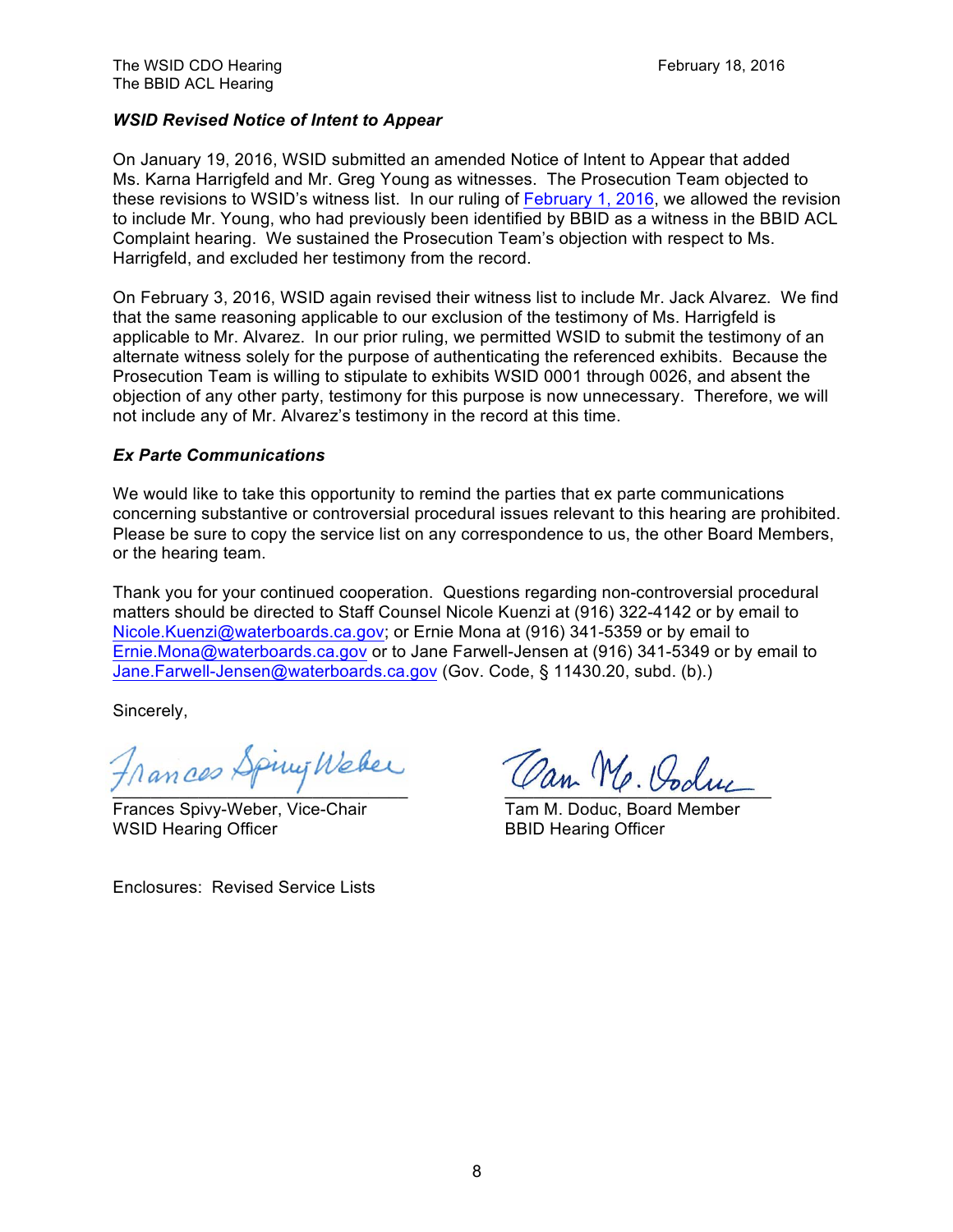Г

# **SERVICE LIST OF PARTICIPANTS THE WEST SIDE IRRIGATION DISTRICT CEASE AND DESIST ORDER HEARING**

**(October 8, 2015, Revised 12/18/15)**

| Parties<br>THE FOLLOWING MUST BE SERVED WITH WRITTEN TESTIMONY, EXHIBITS AND OTHER                                                                                                                                                  |                                                                                                                                                                                                                                                                                              |  |
|-------------------------------------------------------------------------------------------------------------------------------------------------------------------------------------------------------------------------------------|----------------------------------------------------------------------------------------------------------------------------------------------------------------------------------------------------------------------------------------------------------------------------------------------|--|
| DOCUMENTS. (All have AGREED TO ACCEPT electronic service, pursuant to the rules specified in the<br>hearing notice.)                                                                                                                |                                                                                                                                                                                                                                                                                              |  |
| <b>DIVISION OF WATER RIGHTS</b><br><b>Prosecution Team</b><br>Andrew Tauriainen, Attorney III<br><b>SWRCB Office of Enforcement</b><br>1001   Street,<br>16th Floor<br>Sacramento, CA 95814<br>Andrew.Tauriainen@waterboards.ca.gov | THE WEST SIDE IRRIGATION DISTRICT<br>Jeanne M. Zolezzi<br>Karna Harrigfeld<br>Janelle Krattiger<br>Herum\Crabtree\Suntag<br>5757 Pacific Ave., Suite 222<br>Stockton, CA 95207<br>jzolezzi@herumcrabtree.com<br>kharrigfeld@herumcrabtree.com<br>jkrattiger@herumcrabtree.com                |  |
| <b>STATE WATER CONTRACTORS</b><br><b>Stephanie Morris</b><br>1121 L Street, Suite 1050<br>Sacramento, CA 95814<br>smorris@swc.org                                                                                                   | <b>WESTLANDS WATER DISTRICT</b><br>Daniel O'Hanlon<br>Rebecca Akroyd<br>Kronick Moskovitz Tiedemann & Girard<br>400 Capitol Mall, 27th Floor<br>Sacramento, CA 95814<br>dohanlon@kmtg.com<br>rakroyd@kmtg.com<br>Philip Williams of Westlands Water District<br>pwilliams@westlandswater.org |  |
| <b>SOUTH DELTA WATER AGENCY</b><br>John Herrick, Esq.<br>Dean Ruiz<br>4255 Pacific Ave., Suite 2<br>Stockton, CA 95207<br>jherrlaw@aol.com<br>dean@hprlaw.net                                                                       | <b>CENTRAL DELTA WATER AGENCY</b><br>Jennifer Spaletta<br>Spaletta Law PC<br>PO Box 2660<br>Lodi, CA 95241<br>jennifer@spalettalaw.com<br>Dante Nomellini and Dante Nomellini, Jr.<br>Nomellini, Grilli & McDaniel<br>ngmplcs@pacbell.net<br>dantejr@pacbell.net                             |  |
| CITY AND COUNTY OF SAN FRANCISCO<br>Jonathan Knapp<br>Office of the City Attorney<br>1390 Market Street, Suite 418<br>San Francisco, CA 94102<br>jonathan.knapp@sfgov.org                                                           | <b>SAN JOAQUIN TRIBUTARIES AUTHORITY</b><br>Valerie Kincaid<br>O'Laughlin & Paris LLP<br>2617 K Street, Suite 100<br>Sacramento, CA 95814<br>vkincaid@olaughlinparis.com<br>towater@olaughlinparis.com<br>(revised 12/18/15)                                                                 |  |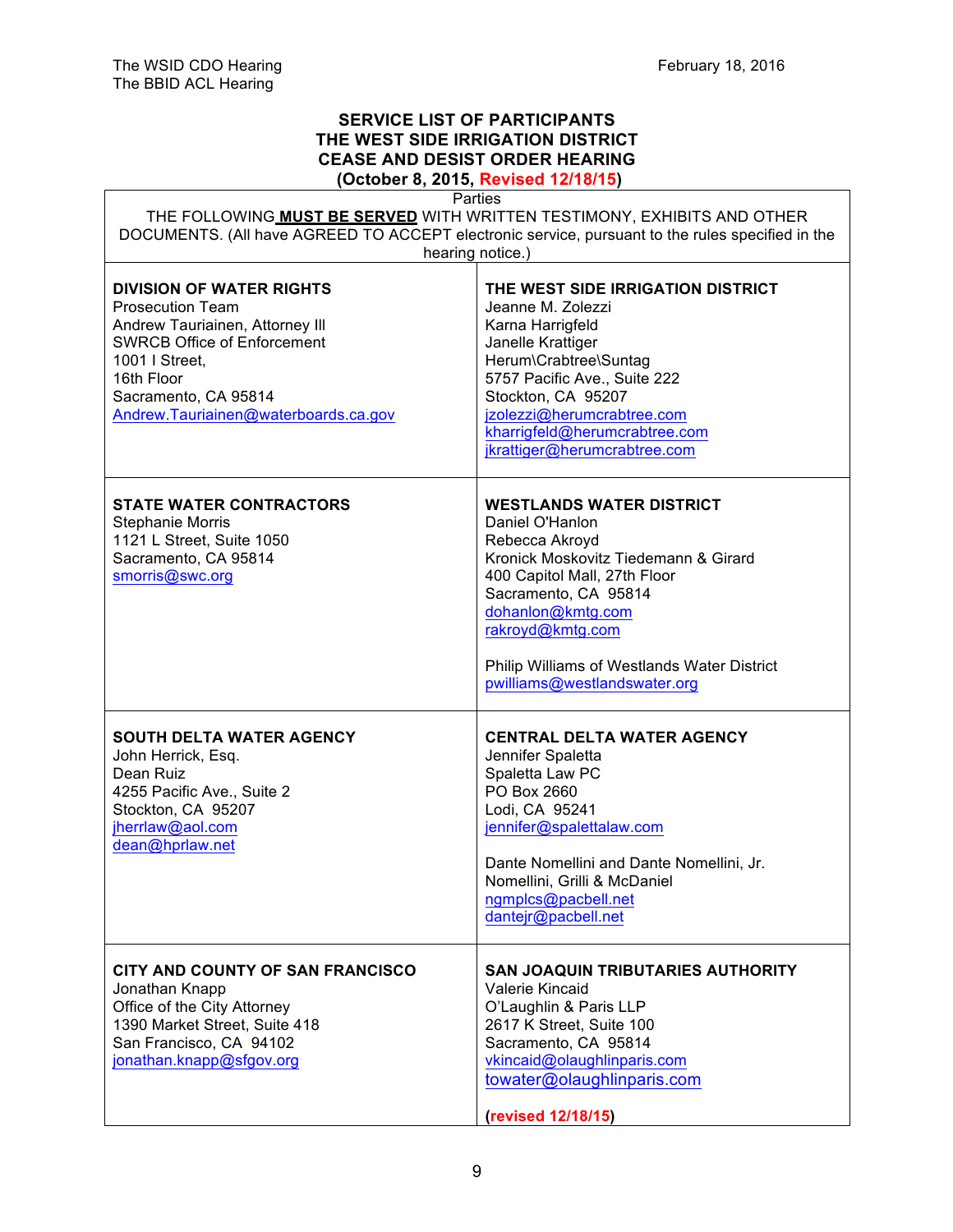$\mathsf{r}$ 

| <b>CALIFORNIA DEPARTMENT OF WATER</b> | <b>BYRON BETHANY IRRIGATION DISTRICT</b> |
|---------------------------------------|------------------------------------------|
| <b>RESOURCES</b>                      | Daniel Kelly                             |
| Robin McGinnis, Attorney              | Somach Simmons & Dunn                    |
| PO Box 942836                         | 500 Capitol Mall, Suite 1000,            |
| Sacramento, CA 94236-0001             | Sacramento, CA 95814                     |
| robin.mcginnis@water.ca.gov           | dkelly@somachlaw.com                     |
|                                       |                                          |
|                                       |                                          |

Τ

### **SERVICE LIST OF PARTICIPANTS BYRON-BETHANY IRRIGATION DISTRICT ADMINISTRATIVE CIVIL LIABILITY HEARING (09/02/15; Revised: 09/10/15; Revised 10/06/15; Revised 10/22/15, 12/18/15)**

**PARTIES**

THE FOLLOWING **MUST BE SERVED** WITH WRITTEN TESTIMONY, EXHIBITS AND OTHER DOCUMENTS. (All have AGREED TO ACCEPT electronic service, pursuant to the rules specified in the hearing notice.)

| <b>Division of Water Rights</b><br><b>Prosecution Team</b><br>Andrew Tauriainen, Attorney III<br><b>SWRCB Office of Enforcement</b><br>1001   Street.<br>16th Floor<br>Sacramento, CA 95814<br>andrew.tauriainen@waterboards.ca.gov                     | <b>Byron Bethany Irrigation District</b><br>Daniel Kelly<br>Somach Simmons & Dunn<br>500 Capitol Mall, Suite 1000,<br>Sacramento, CA 95814<br>dkelly@somachlaw.com                                                                                                                                                                          |
|---------------------------------------------------------------------------------------------------------------------------------------------------------------------------------------------------------------------------------------------------------|---------------------------------------------------------------------------------------------------------------------------------------------------------------------------------------------------------------------------------------------------------------------------------------------------------------------------------------------|
| <b>Patterson Irrigation District</b><br><b>Banta-Carbona Irrigation District</b><br>The West Side Irrigation District<br>Jeanne M. Zolezzi<br>Herum\Crabtree\Suntag<br>5757 Pacific Ave., Suite 222<br>Stockton, CA 95207<br>jzolezzi@herumcrabtree.com | <b>City and County of San Francisco</b><br>Jonathan Knapp<br>Office of the City Attorney<br>1390 Market Street, Suite 418<br>San Francisco, CA 94102<br>jonathan.knapp@sfgov.org<br>Robert E. Donlan<br>Ellison, Schneider & Harris L.L.P.<br>2600 Capitol Avenue, Suite 400<br>Sacramento, CA 95816<br>(916) 447-2166<br>red@eslawfirm.com |
| <b>Central Delta Water Agency</b><br>Jennifer Spaletta<br>Spaletta Law PC<br>PO Box 2660<br>Lodi, CA 95241<br>jennifer@spalettalaw.com                                                                                                                  | <b>California Department of Water Resources</b><br>Robin McGinnis, Attorney<br>PO Box 942836<br>Sacramento, CA 94236-0001<br>robin.mcginnis@water.ca.gov                                                                                                                                                                                    |